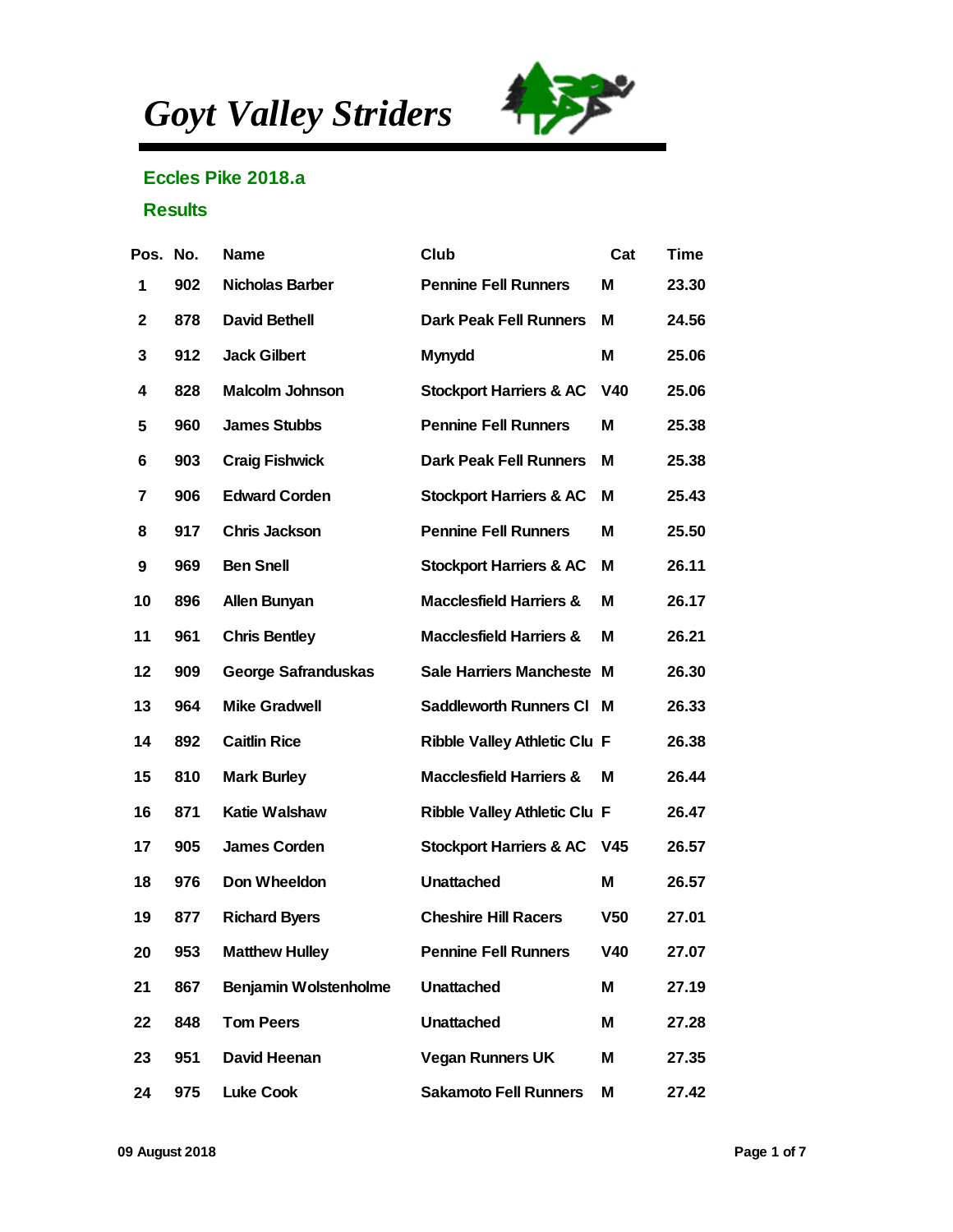| Pos. | No. | Name                   | Club                        | Cat             | Time  |
|------|-----|------------------------|-----------------------------|-----------------|-------|
| 25   | 924 | Damian Jones           | Davenport Runners           | M               | 28.03 |
| 26   | 816 | Mark Eastman           | Poynton Runners             | M               | 28.15 |
| 27   | 931 | Simon Pateman          | Unattached                  | V45             | 28.16 |
| 28   | 966 | <b>Neil Gerrity</b>    | Newcastle (Staffs) Tri Cl   | M               | 28.21 |
| 29   | 977 | Craig Ferguson         | Marple Runners              | M               | 28.27 |
| 30   | 970 | Michael Jones          | GoodGym Race Team           | M               | 28.50 |
| 31   | 823 | Mark Harrison          | Marple Runners              | M               | 28.54 |
| 32   | 850 | Simon Reeves           | Macclesfield Harriers &     | V40             | 29.15 |
| 33   | 933 | David Parkinson        | <b>Pennine Fell Runners</b> | M               | 29.16 |
| 34   | 881 | <b>Mark Millns</b>     | <b>Glossopdale Harriers</b> | M               | 29.16 |
| 35   | 893 | Carlos Bedson          | <b>Cheshire Hill Racers</b> | V45             | 29.18 |
| 36   | 832 | Jonathan Lancaster     | <b>Chorlton Runners</b>     | M               | 29.18 |
| 37   | 904 | <b>Heather Corden</b>  | Stockport Harriers & AC     | F               | 29.19 |
| 38   | 967 | Alistair Fitzgerald    | Unattached                  | V40             | 29.23 |
| 39   | 949 | <b>Richard Bouglas</b> | <b>Buxton AC</b>            | M               | 29.29 |
| 40   | 973 | Ashley Wilde           | Unattached                  | M               | 29.35 |
| 41   | 925 | James Kermode          | <b>Davenport Runners</b>    | M               | 29.37 |
| 42   | 910 | Dave Safranauskas      | <b>Cheshire Hill Racers</b> | V <sub>50</sub> | 29.42 |
| 43   | 950 | Phil Swan              | <b>Glossopdale Harriers</b> | V45             | 29.46 |
| 44   | 872 | Ian Charlesworth       | Penistone Footpath Run      | V <sub>55</sub> | 29.50 |
| 45   | 835 | Martin Lundy           | Marple Runners              | V <sub>55</sub> | 30.04 |
| 46   | 922 | Alannah Birtwistle     | Macclesfield Harriers &     | F               | 30.07 |
| 47   | 890 | Peter Nicholson        | <b>Glossopdale Harriers</b> | M               | 30.22 |
| 48   | 948 | Joe Travis             | <b>Glossopdale Harriers</b> | M               | 30.23 |
| 49   | 952 | <b>Thomas Flint</b>    | Unattached                  | M               | 30.54 |
| 50   | 943 | Tom Fryers             | Penistone Footpath Run      | M               | 31.13 |
| 51   | 885 | Mark Day               | Unattached                  | V45             | 31.14 |
| 52   | 923 | Lee Barratt            | Stockport Harriers & AC     | V45             | 31.19 |
| 53   | 981 | Janet Grint            | Stockport Tri Club          | <b>FV40</b>     | 31.26 |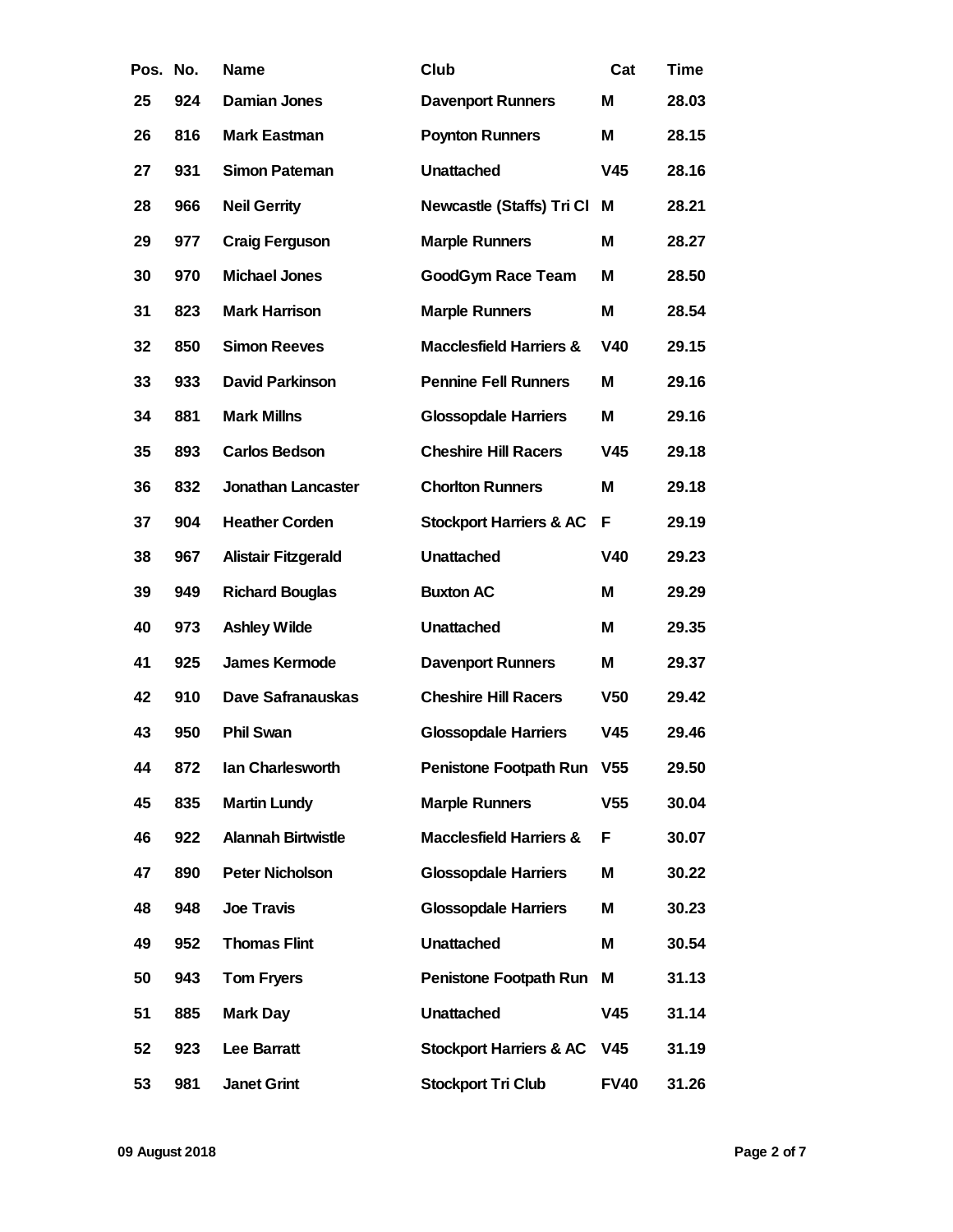| Pos. No. |     | Name                    | Club                        | Cat             | Time  |
|----------|-----|-------------------------|-----------------------------|-----------------|-------|
| 54       | 974 | <b>Bertie Gallagher</b> | Sakamoto Fell Runners       | V45             | 31.28 |
| 55       | 914 | Adam Kneeshaw           | Unattached                  | Μ               | 31.44 |
| 56       | 857 | Mark Stanbridge         | Unattached                  | V45             | 31.54 |
| 57       | 817 | Simeon Farrington-Newma | Marple Runners              | V40             | 31.55 |
| 58       | 869 | Ann-Marie Jones         | Macclesfield Harriers &     | <b>FV65</b>     | 31.56 |
| 59       | 920 | Rob Sheldon             | <b>Glossopdale Harriers</b> | V40             | 32.07 |
| 60       | 915 | Simon Allen             | Dark Peak Fell Runners      | V45             | 32.09 |
| 61       | 968 | James Lewin             | Unattached                  | Μ               | 32.10 |
| 62       | 944 | Paul Fryers             | Penistone Footpath Run      | V <sub>50</sub> | 32.12 |
| 63       | 928 | Rachael Lawrance        | Macclesfield Harriers &     | <b>FV40</b>     | 32.13 |
| 64       | 807 | Alan Bocking            | <b>Cheshire Hill Racers</b> | V60             | 32.15 |
| 65       | 800 | <b>Eddie Alder</b>      | Southwell Running Club      | V45             | 32.22 |
| 66       | 963 | Benjamin Smith          | Unattached                  | Μ               | 32.29 |
| 67       | 806 | <b>Barry Blyth</b>      | Unattached                  | V70             | 32.52 |
| 68       | 812 | <b>Gary Daniels</b>     | <b>Chorlton Runners</b>     | V40             | 32.53 |
| 69       | 930 | <b>Tim Ruck</b>         | <b>Pennine Fell Runners</b> | Μ               | 32.56 |
| 70       | 825 | Nicholas Heaton         | Unattached                  | V45             | 32.58 |
| 71       | 889 | Keith Baird             | Unattached                  | V45             | 33.00 |
| 72       | 827 | Andy Jackson            | <b>Fell Devils</b>          | V45             | 33.08 |
| 73       | 942 | James Fryers            | Penistone Footpath Run      | M               | 33.14 |
| 74       | 919 | Luke Holme              | <b>Glossopdale Harriers</b> | Μ               | 33.21 |
| 75       | 971 | Daniel Ketton           | Unattached                  | Μ               | 33.28 |
| 76       | 979 | <b>Richard Jones</b>    | Unattached                  | Μ               | 33.31 |
| 77       | 899 | <b>Richard Goff</b>     | <b>Buxton AC</b>            | Μ               | 33.45 |
| 78       | 907 | Nicole Humphreys        | Mow Cop Runners             | F               | 33.55 |
| 79       | 873 | <b>Tim Blackwell</b>    | <b>Chorlton Runners</b>     | V40             | 33.59 |
| 80       | 983 | Jacob Wright            | Unattached                  | Μ               | 34.00 |
| 81       | 868 | Jeremy Woodham          | Marple Runners              | V45             | 34.02 |
| 82       | 888 | Alison Wainwright       | <b>Chorlton Runners</b>     | F               | 34.03 |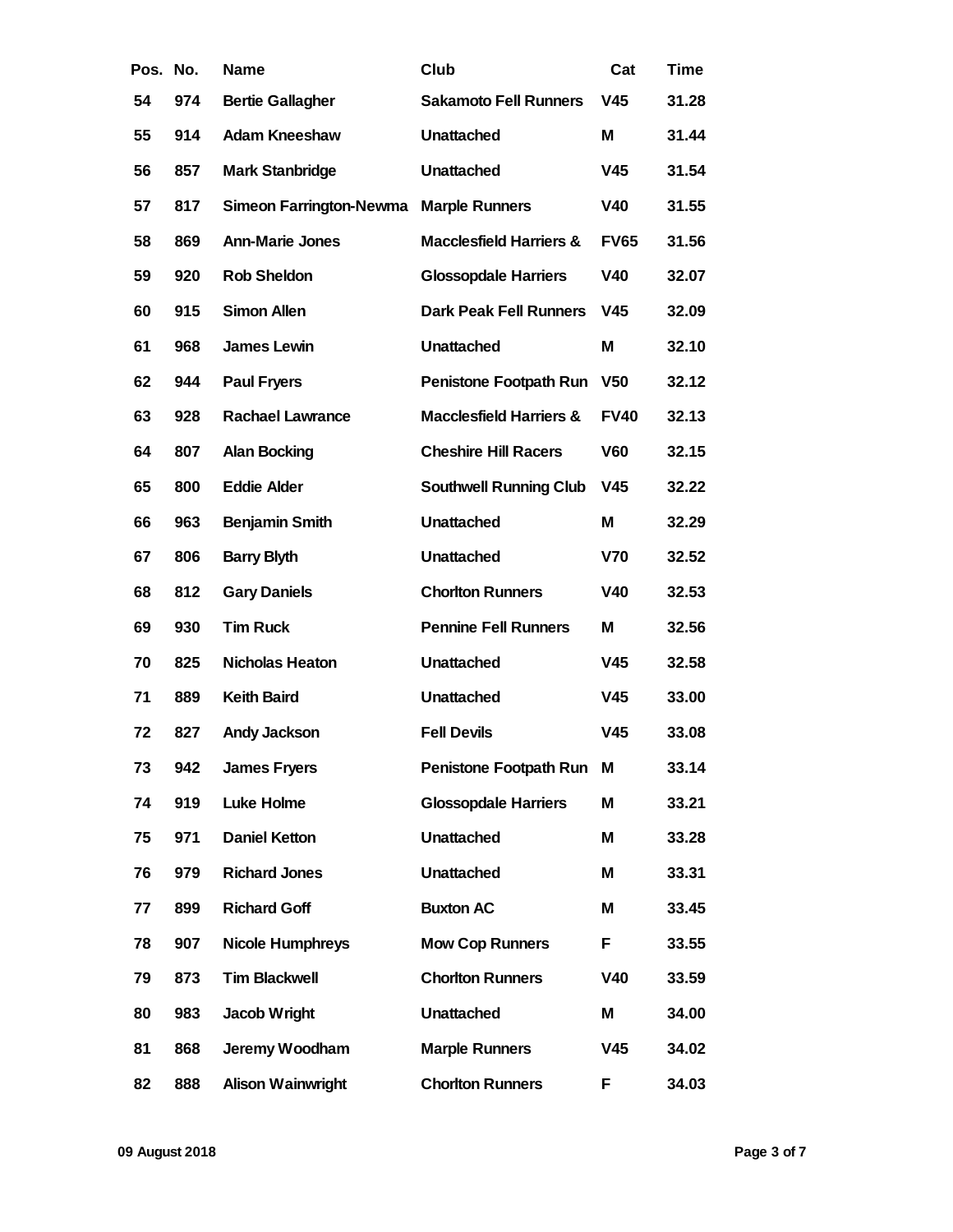| Pos. No. |     | Name                 | Club                         | Cat             | Time  |
|----------|-----|----------------------|------------------------------|-----------------|-------|
| 83       | 916 | Kieran Smallbone     | <b>Goyt Valley Striders</b>  | M               | 34.11 |
| 84       | 959 | Alex Waddington      | Marple Runners               | V40             | 34.13 |
| 85       | 833 | Fiona Leslie         | Unattached                   | <b>FV50</b>     | 34.16 |
| 86       | 815 | James Deighton       | Marple Runners               | V40             | 34.18 |
| 87       | 874 | david Livesey        | Unattached                   | V60             | 34.19 |
| 88       | 946 | <b>David Birtles</b> | <b>Crossfit Buxton</b>       | M               | 34.22 |
| 89       | 831 | Brendan Kemp         | Unattached                   | V45             | 34.24 |
| 90       | 901 | Katie Rolfe          | <b>Buxton AC</b>             | <b>FV40</b>     | 34.35 |
| 91       | 895 | Mark Oxborough-Sharp | Unattached                   | M               | 34.36 |
| 92       | 908 | Lee Smith            | <b>Bramhall Runners</b>      | V40             | 34.38 |
| 93       | 851 | Gordon Sharp         | Unattached                   | V60             | 34.44 |
| 94       | 882 | <b>Thomas Clarke</b> | East Cheshire Harriers & V45 |                 | 34.52 |
| 95       | 898 | Joanne Cudamy        | <b>Buxton AC</b>             | <b>FV40</b>     | 35.03 |
| 96       | 887 | Lorraine Pang        | <b>Chorlton Runners</b>      | F               | 35.06 |
| 97       | 875 | Neil Hindle          | <b>FRA</b>                   | V60             | 35.24 |
| 98       | 886 | Trevor Longman       | Macclesfield Harriers &      | V65             | 35.27 |
| 99       | 829 | Alistair Jordan      | Unattached                   | V <sub>55</sub> | 35.29 |
| 100      | 927 | Roland Meylan        | <b>Buxton AC</b>             | V45             | 35.35 |
| 101      | 844 | Paul Andrew Neal     | Unattached                   | M               | 35.36 |
| 102      | 837 | Paul Minton          | Start2Jog                    | M               | 35.38 |
| 103      | 879 | <b>Bernard Corfe</b> | Unattached                   | V <sub>50</sub> | 35.48 |
| 104      | 926 | Mark Halsey          | <b>Buxton AC</b>             | V40             | 35.51 |
| 105      | 866 | Sarah Witham         | North Derbyshire RC          | <b>FV40</b>     | 36.15 |
| 106      | 935 | Michael Tipper       | Stockport Harriers & AC      | M               | 36.18 |
| 107      | 911 | <b>Robert Taylor</b> | <b>Pennine Fell Runners</b>  | V65             | 36.25 |
| 108      | 883 | Lee Buckley          | East Cheshire Harriers & M   |                 | 36.28 |
| 109      | 921 | Joseph Brereton      | Unattached                   | М               | 36.31 |
| 110      | 802 | James Atherton       | Unattached                   | V40             | 36.37 |
| 111      | 870 | Philip Jones         | Unattached                   | M               | 36.39 |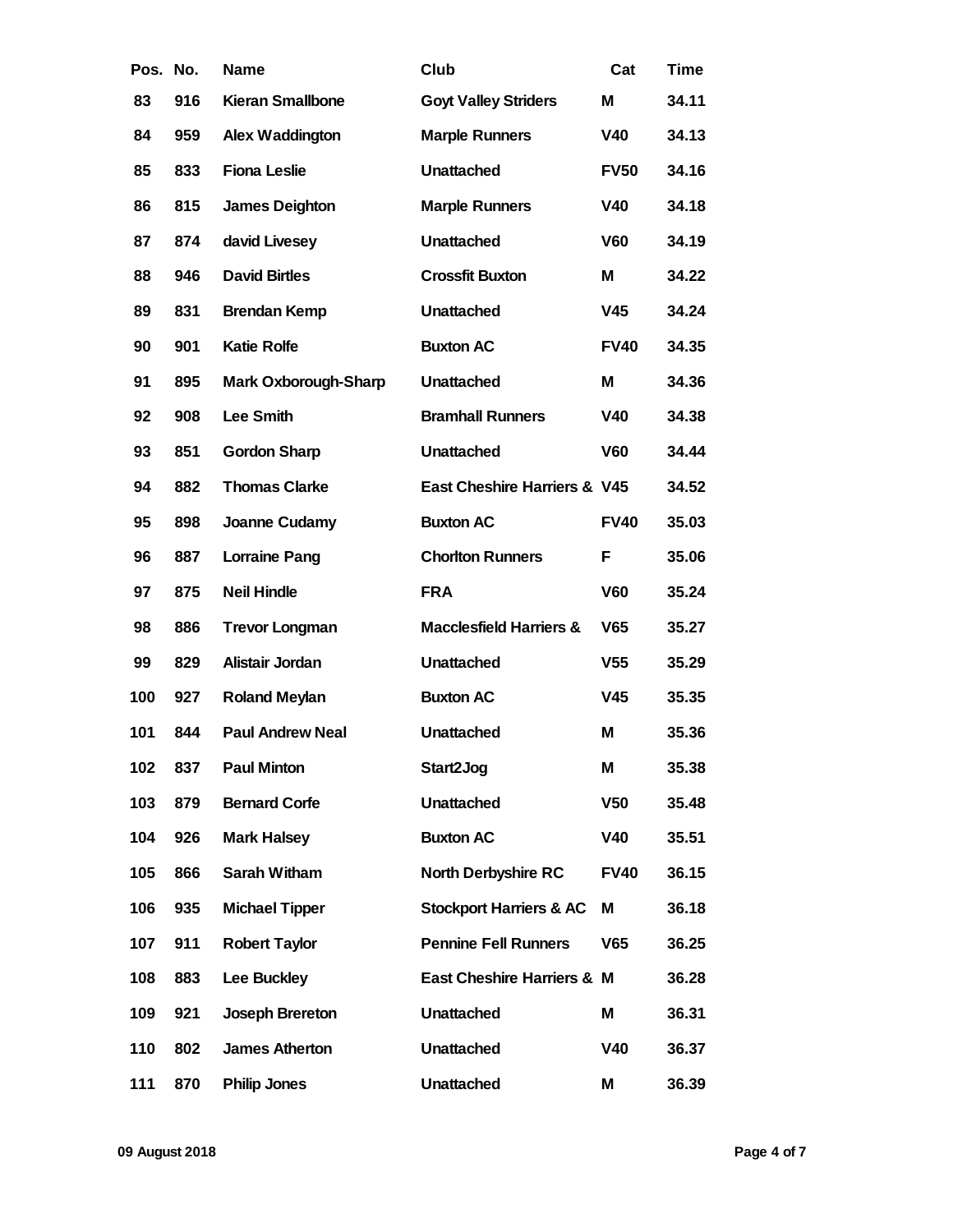| Pos. No. |     | Name                  | Club                        | Cat             | Time  |
|----------|-----|-----------------------|-----------------------------|-----------------|-------|
| 112      | 876 | Julie Smith           | The Fell Devils             | <b>FV50</b>     | 36.57 |
| 113      | 894 | David Walker          | Macclesfield Harriers &     | V65             | 37.01 |
| 114      | 954 | Mary Edgerton         | <b>Pennine Fell Runners</b> | <b>FV55</b>     | 37.04 |
| 115      | 808 | Lee Bradley           | <b>Bollington Harriers</b>  | V40             | 37.06 |
| 116      | 841 | Vikki Murphy          | Unattached                  | <b>FV45</b>     | 37.09 |
| 117      | 947 | <b>Emma Peters</b>    | <b>Glossopdale Harriers</b> | F               | 37.10 |
| 118      | 861 | Janet Taylor          | <b>Buxton AC</b>            | <b>FV50</b>     | 37.28 |
| 119      | 801 | Sarmid Al-Kamil       | Unattached                  | V <sub>50</sub> | 37.44 |
| 120      | 962 | Alwyn Mulryne         | Disley runners              | V <sub>50</sub> | 37.53 |
| 121      | 845 | Rebecca Neal          | Unattached                  | F               | 37.57 |
| 122      | 820 | Mark Godden           | Macclesfield Harriers &     | V60             | 38.00 |
| 123      | 938 | Graham Murray         | Marple Runners              | V55             | 38.06 |
| 124      | 826 | Simon Hughes          | Marple Runners              | M               | 38.36 |
| 125      | 945 | Rebecca Ashworth      | <b>Glossopdale Harriers</b> | <b>FV50</b>     | 39.19 |
| 126      | 830 | Mike Kelly            | Marple Runners              | V45             | 39.23 |
| 127      | 940 | Alison Holt           | <b>Glossopdale Harriers</b> | <b>FV50</b>     | 39.33 |
| 128      | 811 | <b>Helen Croft</b>    | <b>Bramhall Runners</b>     | <b>FV40</b>     | 39.36 |
| 129      | 913 | Katharine Carson      | Unattached                  | F               | 39.38 |
| 130      | 934 | <b>Chris Street</b>   | Davenport Runners           | V <sub>50</sub> | 39.42 |
| 131      | 860 | Rebecca Sullivan      | <b>Goyt Valley Striders</b> | <b>FV40</b>     | 39.46 |
| 132      | 929 | <b>Eleanor Riches</b> | Vale Royal AC               | <b>FV45</b>     | 39.51 |
| 133      | 843 | Paul Neal             | Unattached                  | V <sub>50</sub> | 39.57 |
| 134      | 834 | Emma Loveridge        | Marple Runners              | F               | 40.18 |
| 135      | 880 | Anna Ashton           | Marple Runners              | <b>FV55</b>     | 40.25 |
| 136      | 842 | Dave Murray           | Unattached                  | M               | 40.27 |
| 137      | 819 | Steven Gannon         | Unattached                  | V60             | 41.00 |
| 138      | 932 | Mark Babington        | <b>Buxton AC</b>            | V <sub>50</sub> | 41.32 |
| 139      | 937 | Laura Ahearn          | Marple Runners              | F               | 41.40 |
| 140      | 982 | Dennis lee yarwood    | <b>Spectrum Striders</b>    | V50             | 42.38 |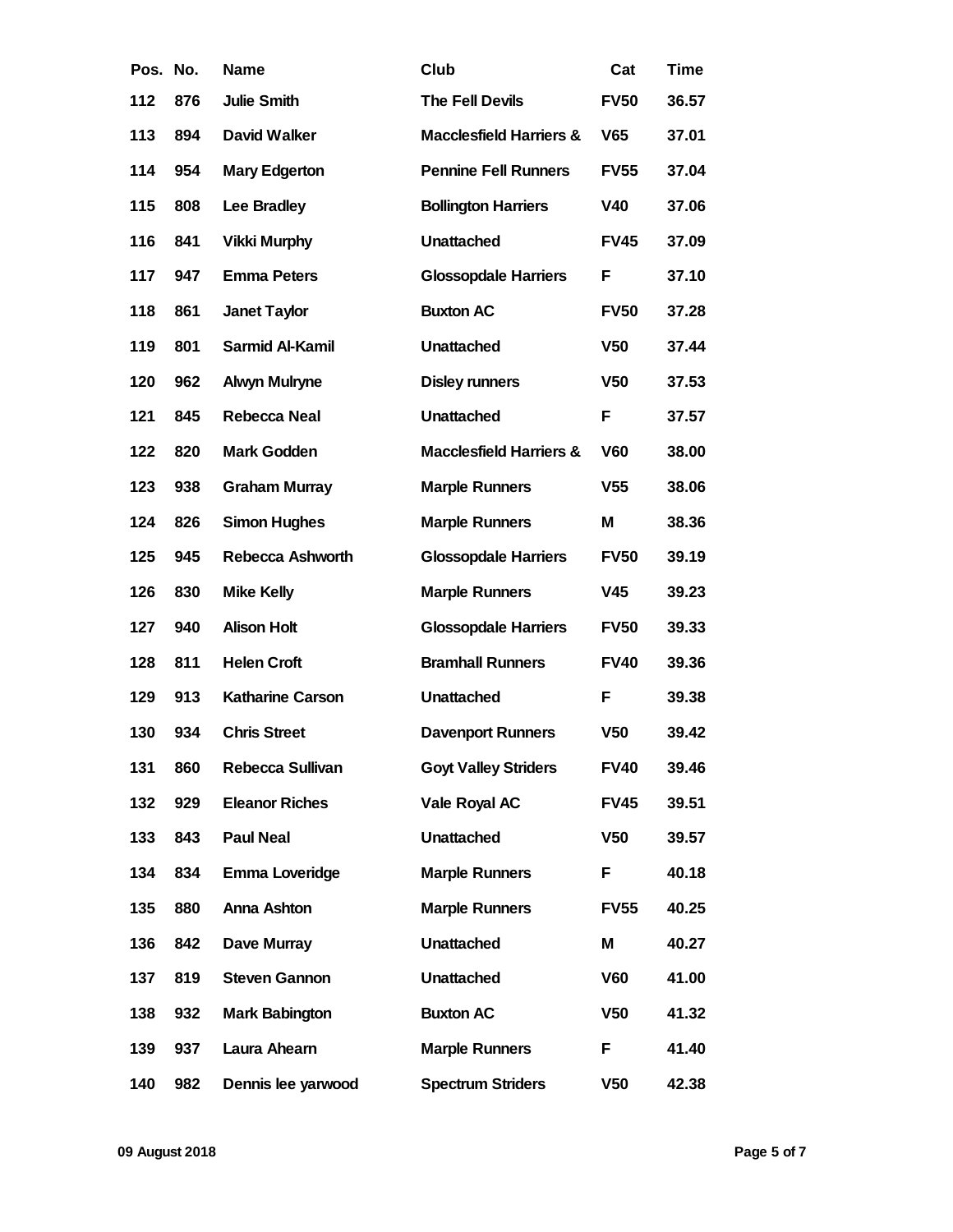| Pos. No. |     | Name                     | Club                        | Cat             | Time  |
|----------|-----|--------------------------|-----------------------------|-----------------|-------|
| 141      | 918 | Gilian Campbell          | <b>Chorlton Runners</b>     | <b>FV40</b>     | 42.55 |
| 142      | 862 | Fay Waiting              | <b>Marple Runners</b>       | F               | 43.06 |
| 143      | 957 | Julia Carter             | <b>Goyt Valley Striders</b> | <b>FV45</b>     | 43.09 |
| 144      | 863 | Debbie Whyte             | Unattached                  | F               | 43.09 |
| 145      | 897 | Nancy Bunyan             | Macclesfield Harriers &     | <b>FV50</b>     | 43.16 |
| 146      | 958 | <b>Bill leason</b>       | Unattached                  | V60             | 43.19 |
| 147      | 858 | Alison Stephenson        | Unattached                  | <b>FV45</b>     | 43.22 |
| 148      | 838 | Emma Mooney              | Marple Runners              | F               | 43.22 |
| 149      | 972 | <b>Katherine Simmons</b> | Unattached                  | F               | 43.23 |
| 150      | 824 | Dan Haycock              | Unattached                  | V45             | 43.26 |
| 151      | 865 | David Williamson         | Unattached                  | V <sub>50</sub> | 43.34 |
| 152      | 805 | Lauren Berger            | <b>Chorlton Runners</b>     | F               | 43.35 |
| 153      | 884 | Andy Lord                | Marple Runners              | V <sub>50</sub> | 43.41 |
| 154      | 821 | Hannah Greenlee          | Unattached                  | F               | 43.53 |
| 155      | 939 | <b>Tracy Murray</b>      | <b>Marple Runners</b>       | <b>FV50</b>     | 45.15 |
| 156      | 955 | Neil McGraw              | <b>Glossopdale Harriers</b> | V45             | 46.02 |
| 157      | 956 | Rob Edwards              | Unattached                  | V45             | 46.02 |
| 158      | 849 | Jo Podolanski            | Unattached                  | <b>FV45</b>     | 46.25 |
| 159      | 852 | <b>Chelsea Shoesmith</b> | Poynton Runners             | F               | 47.46 |
| 160      | 809 | Jenna Brightwell         | <b>Belper Harriers</b>      | F               | 47.49 |
| 161      | 978 | Kayleigh Gundersen       | <b>Davenport Runners</b>    | F               | 48.05 |
| 162      | 814 | Elaine De Fries          | Marple Runners              | <b>FV55</b>     | 48.08 |
| 163      | 813 | Sarah Daniels            | <b>Chorlton Runners</b>     | F               | 49.35 |
| 164      | 891 | Neil Shuttleworth        | <b>Glossopdale Harriers</b> | V70             | 49.47 |
| 165      | 980 | E.J Eaton                | Unattached                  | <b>FV40</b>     | 50.13 |
| 166      | 900 | Jennifer Blears          | <b>Chorlton Runners</b>     | F               | 50.39 |
| 167      | 965 | Julie Ryan               | Unattached                  | <b>FV50</b>     | 51.33 |
| 168      | 859 | Sarah Stephenson         | <b>Chorlton Runners</b>     | F               | 51.54 |
| 169      | 836 | Cathryn Melia            | Unattached                  | <b>FV45</b>     | 52.26 |